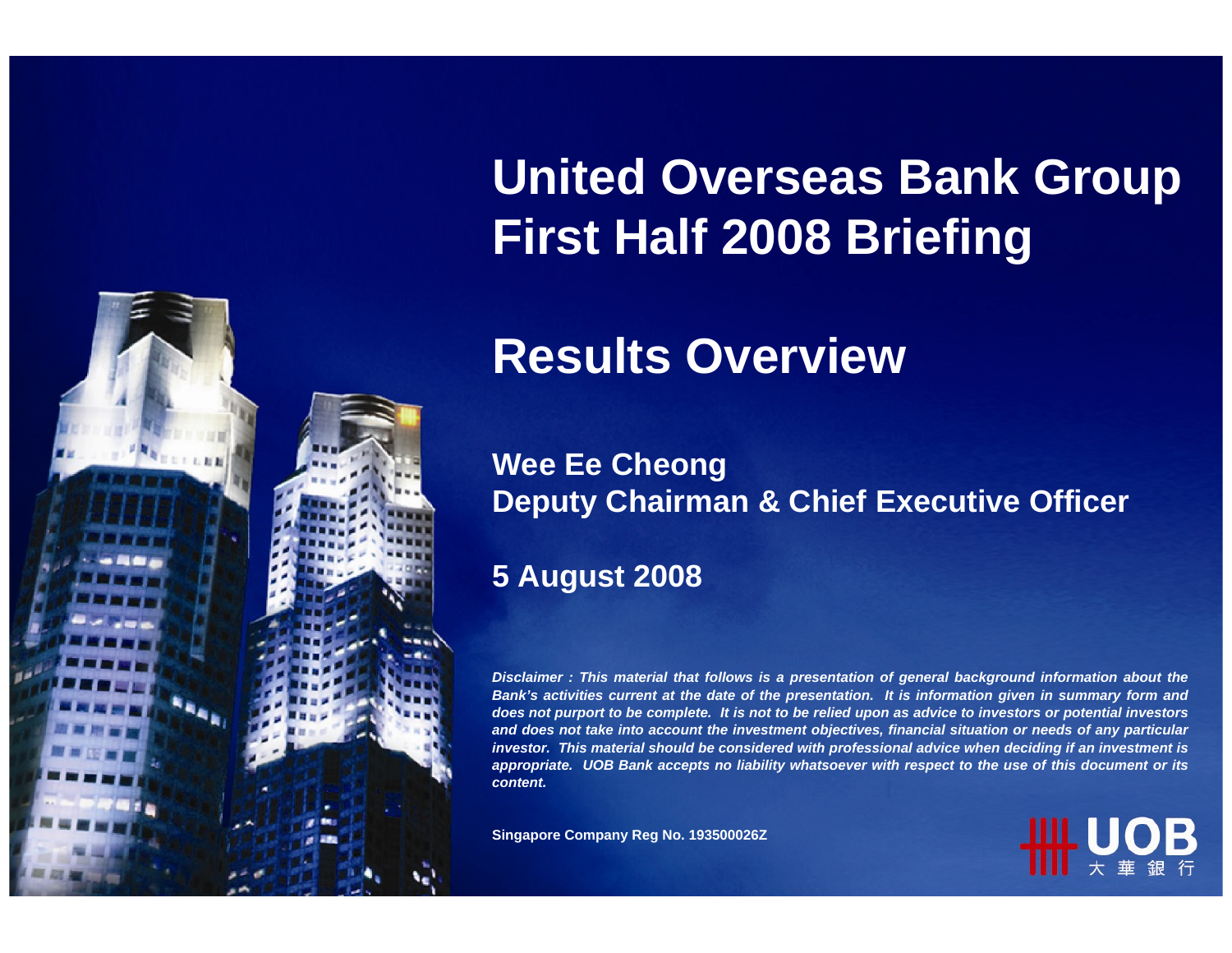## **Overview Of Financial Performance**

| <b>Key Indicators</b>                         |                                        | <b>1H08</b> | YoY<br>Change |
|-----------------------------------------------|----------------------------------------|-------------|---------------|
| <b>Operating Profit (\$m)</b>                 | <b>Higher NII</b>                      | 1,675       | 10.6%         |
| Net Profit After Tax (\$m)                    | <b>Consistent uptrend</b>              | 1,130       | 2.5%          |
| Net Loans (\$m)                               | <b>Broad-based growth</b>              | 97,395      | 18.1%         |
| NIM <sup>^</sup> $(\%)$                       | Effective asset & liability management | 2.22        | $0.12%$ pt    |
| Expense / Income (%)                          | <b>Disciplined cost control</b>        | 37.7        | 1.5%pt        |
| <b>ROE^</b> (%)                               | <b>Continues to improve</b>            | 13.8        | $0.6%$ pt     |
| Non-NII / Total Income (%)                    | Reflecting weaker market conditions    | 35.9        | 3.0%pt        |
| Offshore Profit Contribution <sup>#</sup> (%) | Positive long-term outlook             | 25.6        | $0.9%$ pt     |

ШЦ

B

^ Computed on an annualised basis

# Before tax and amortisation of intangible assets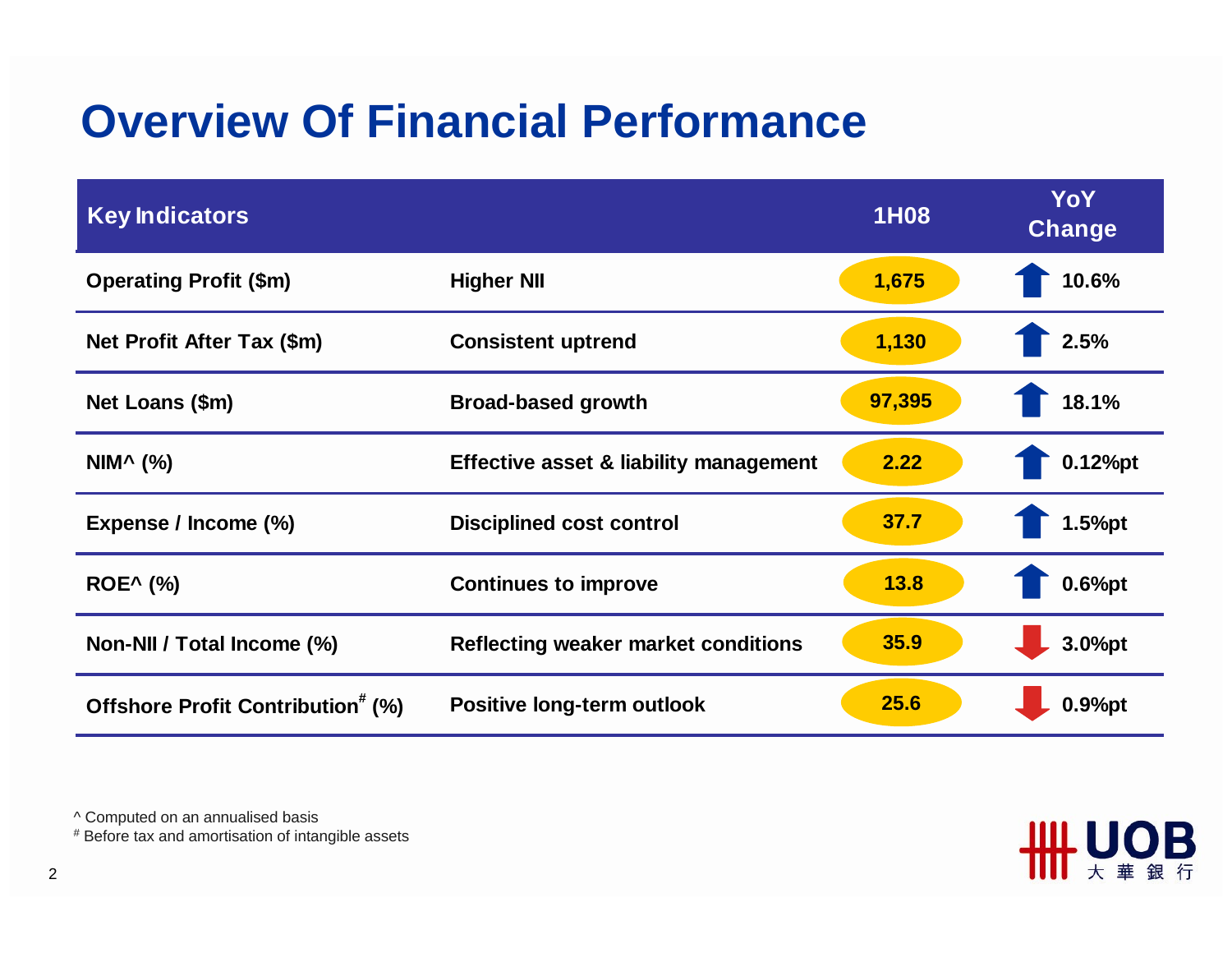## **Singapore – Continued Robust Growth**

- $\blacksquare$ Operating profit up 19%; Loans up 25%
- Housing loan growth momentum continued amid healthy market correction
- **Further grew SME & Corporate portfolios. Selective & focus** on quality credits
- Strong asset quality with low NPL ratio at 0.8%
- $\mathcal{L}_{\mathcal{A}}$ Well-placed to seize growth opportunities

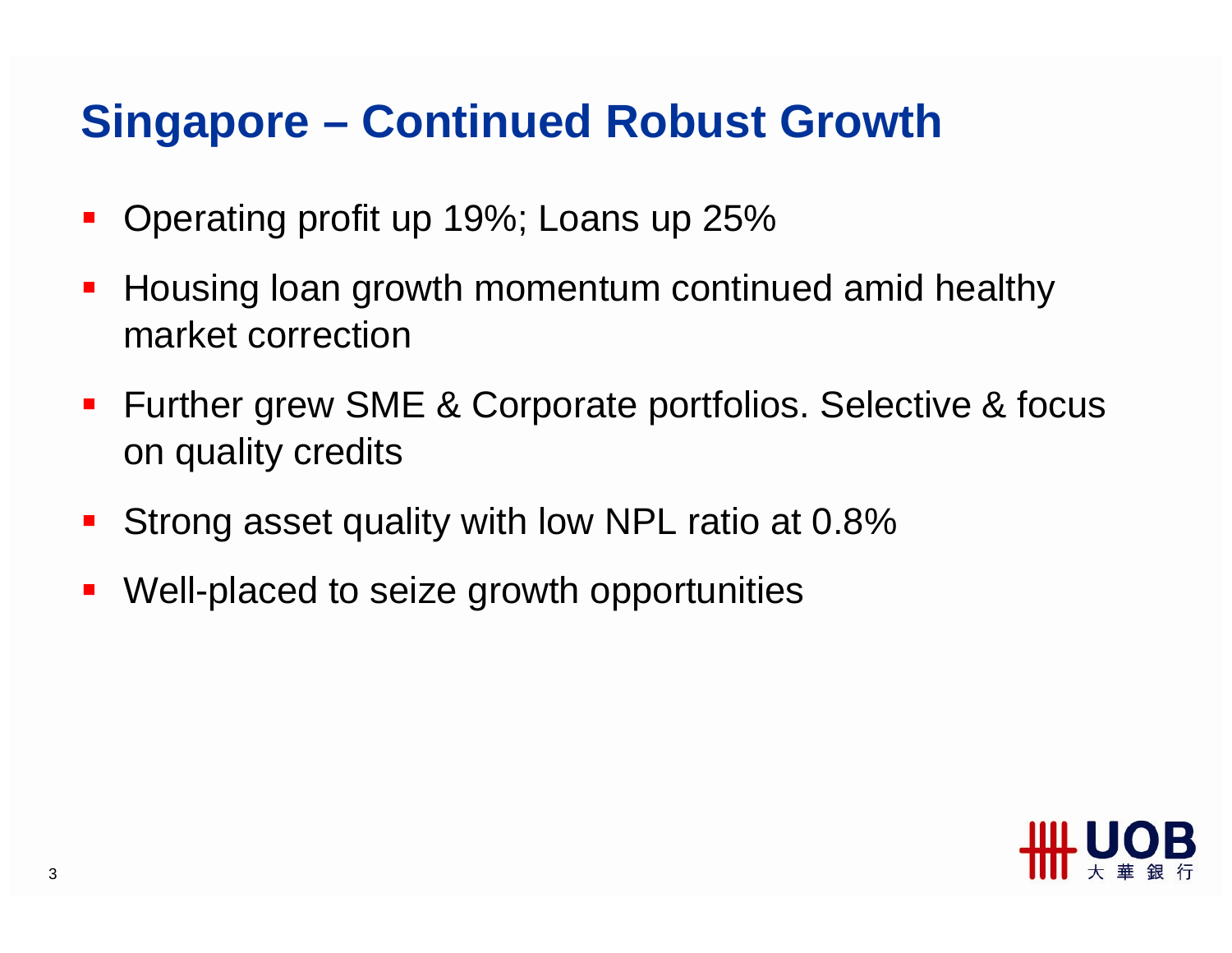### **Overseas – Anchoring Regional Franchise**

- $\mathcal{L}_{\mathcal{A}}$  Overseas operating profit down 6%. But core NII up 18%; Loans grew 8%
- **Asset quality remains sound**
- $\blacksquare$  Core business intact. Continue to focus on Consumer & SME segments
- Ongoing infrastructure investments for future growth
- $\blacksquare$ Short-term uncertainties in region, but long-term potential
- $\mathcal{L}_{\mathcal{A}}$ Prudent & disciplined in building regional franchise

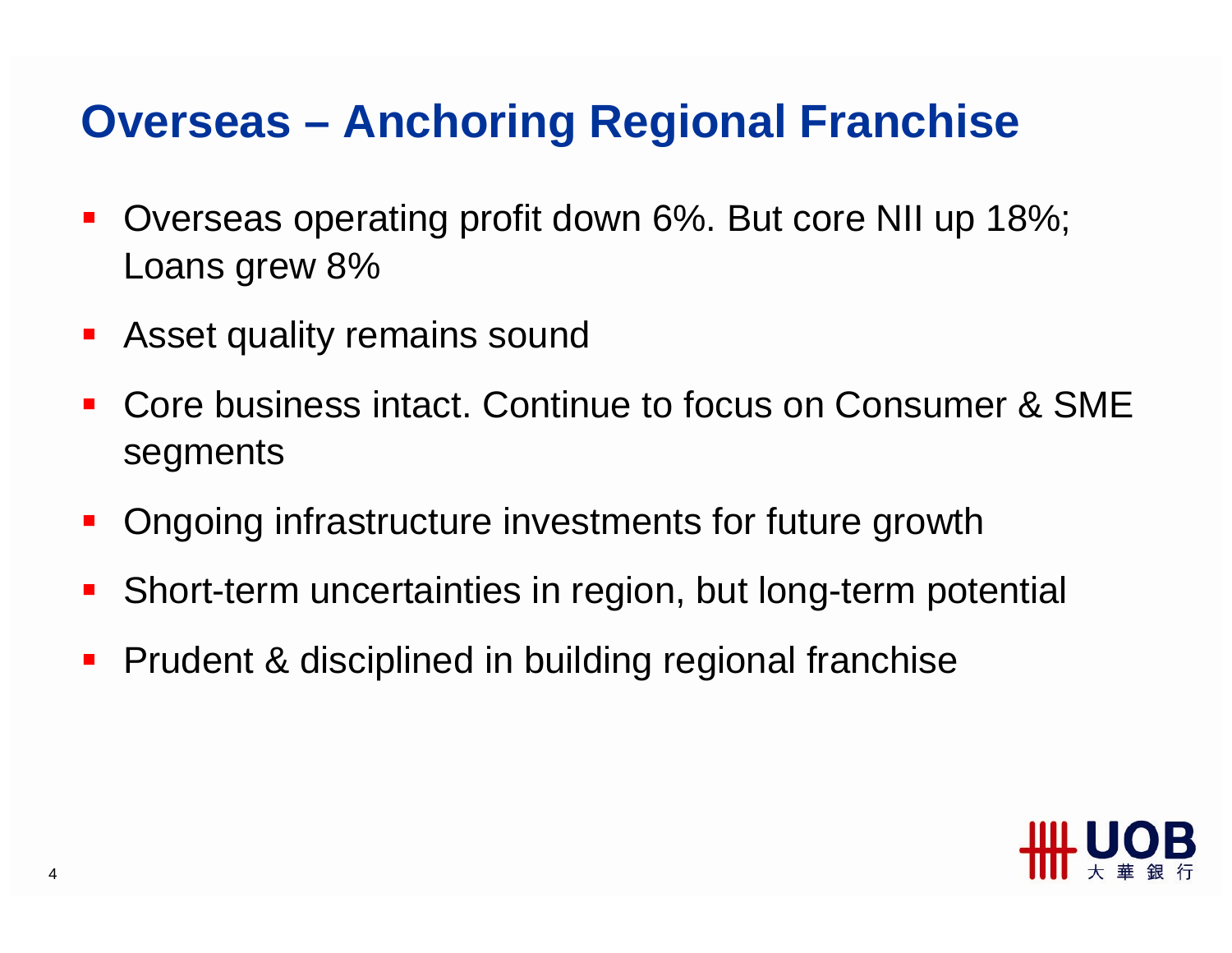### **Overseas – Markets In Review**

- $\overline{\phantom{a}}$ **Malaysia** 
	- Double-digit growth in loans & NII
	- Infrastructure in place. Continued focus in target segments
- $\mathcal{L}_{\mathcal{A}}$  Thailand
	- Turned around with improved loans & profits
	- Pursue disciplined growth
- $\blacksquare$  Indonesia
	- Progressing well in core franchise. Continue to invest
	- Consolidating position with tender offer of remaining stake in Buana
- $\blacksquare$  Further inroads in China & Vietnam – Strategic investments to complement organic growth

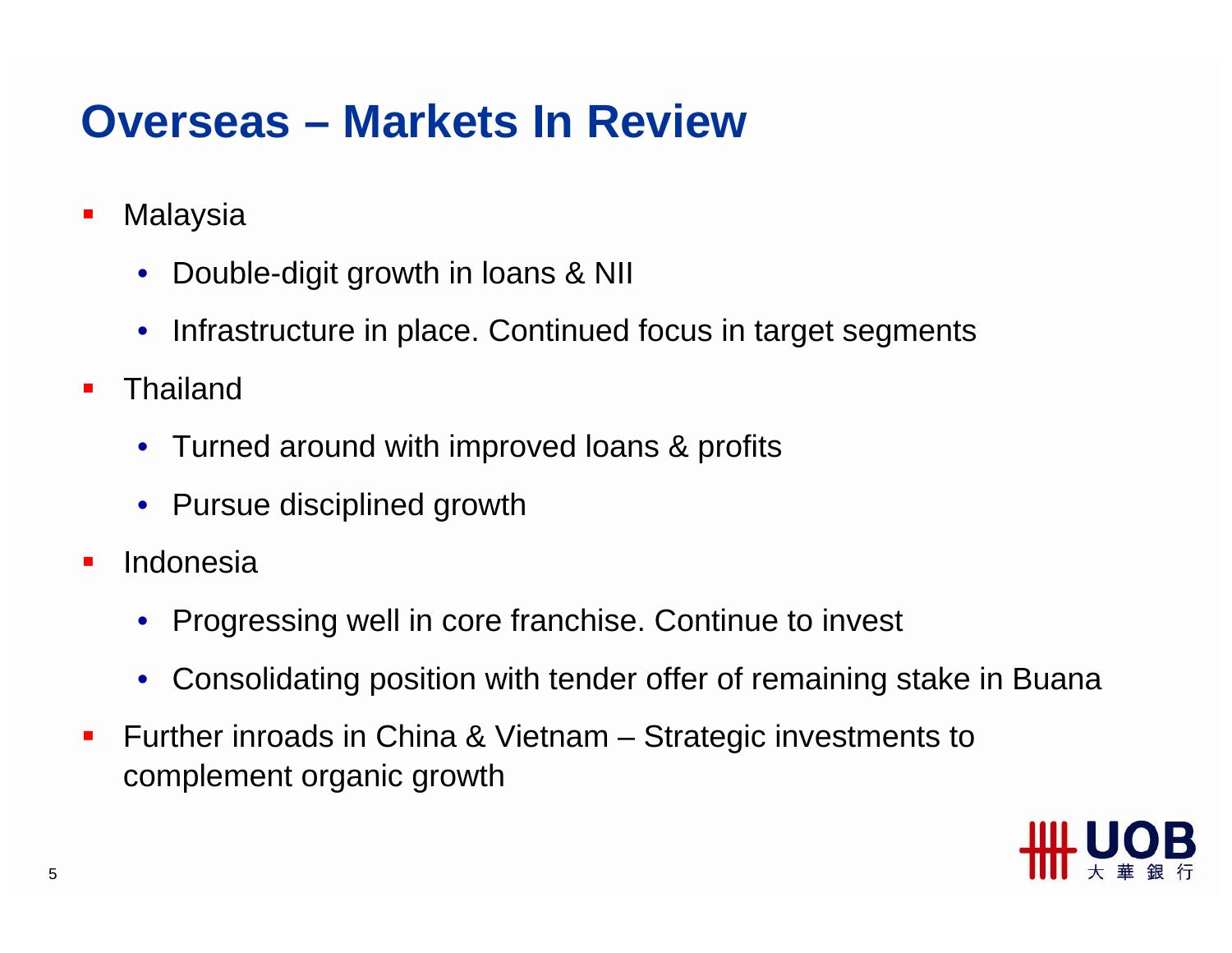## **Disciplined Balance Sheet Management**

- ٠ Well-diversified asset base
	- 54% in loans across countries, segments, industries
	- 10% in investment-grade securities
	- Maintain quality book; conservative provisioning policy
- $\blacksquare$  Sound liquidity management
	- 22% of deposits deployed into cash & balances with central banks, T-bills & government securities
	- Stable funding sources 75% from customer deposits
- $\mathcal{L}_{\mathcal{A}}$  Strong capital position
	- 10.2% Tier 1 CAR & 14.4% Total CAR well-above regulatory minimum
	- Monitoring market for opportunities
	- Consistent dividend payout Net interim dividend of 20 cents per share

#### *Well-diversified quality portfolio. Strong capital & liquidity*